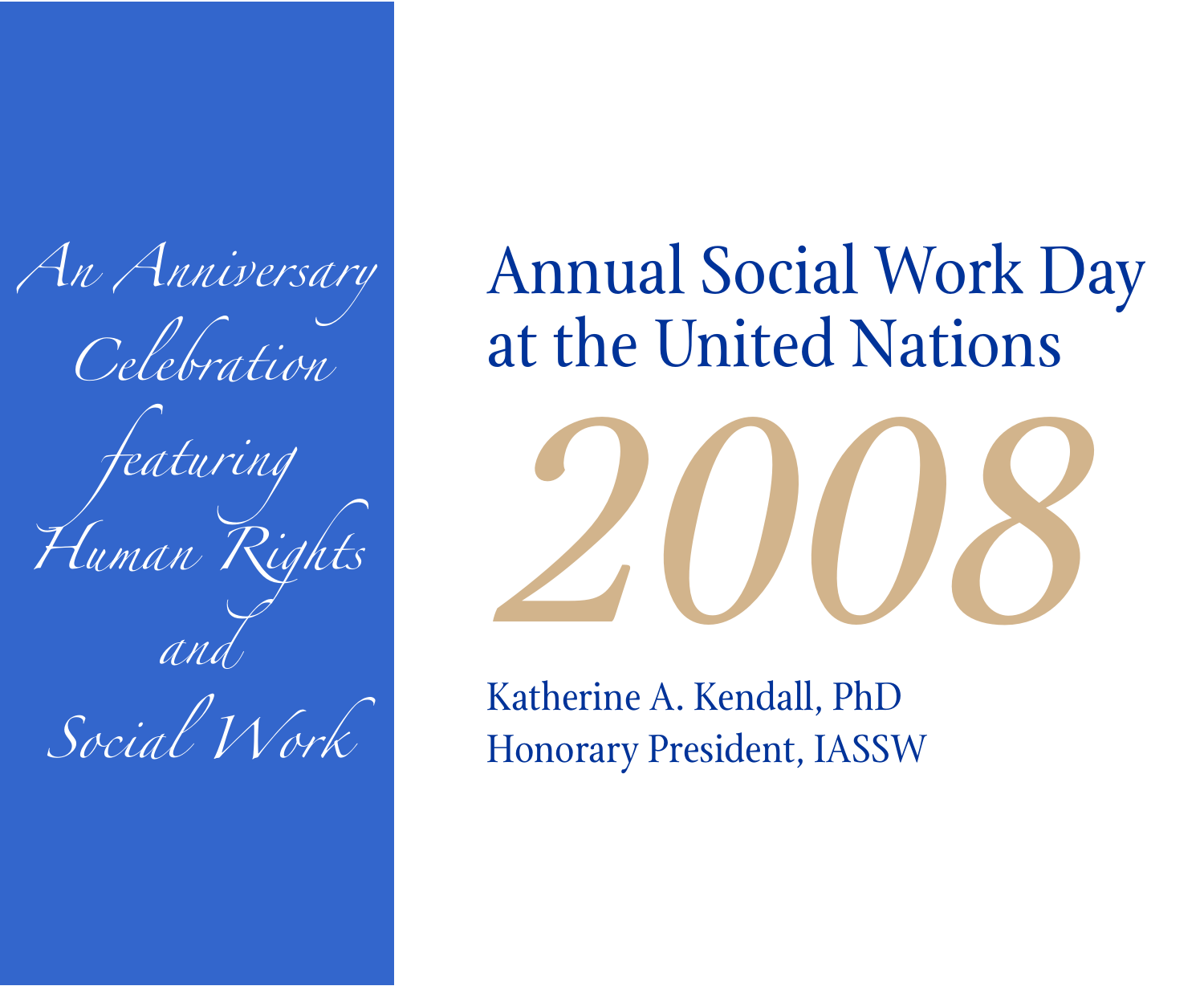

IN CELEBRATION OF THE 25TH ANNIVERSARY of Social Work Day at the United Nations and in commemoration of the 60th anniversary of the Universal Declaration of Human Rights, the Katherine A. Kendall Institute for International Social Work Education (KAKI) is pleased to publish this document that captures the international spirit and the names of those social workers who have provided leadership within the United Nations from 1947 to the present. Celebration and commemoration suggest a gathering of people. In this case the gathering is highlighted by students representing the contemporary renewal of the social work profession and by those whose contributions represent the proud and noble history of the profession. Our text captures this richness of the present and the past.

Named for Katherine A. Kendall, an icon in international social work education, the Katherine A. Kendall Institute was founded in 2004 under the auspices of the Council on Social Work Education in Alexandria, Virginia. The Institute's mission is to prepare educators, researchers, students, and practitioners for an increasingly global community. It promotes standards of excellence for international social work to integrate related concepts into social work curricula and seeks to enrich perspectives, understanding, collaboration, and networking within the social work community.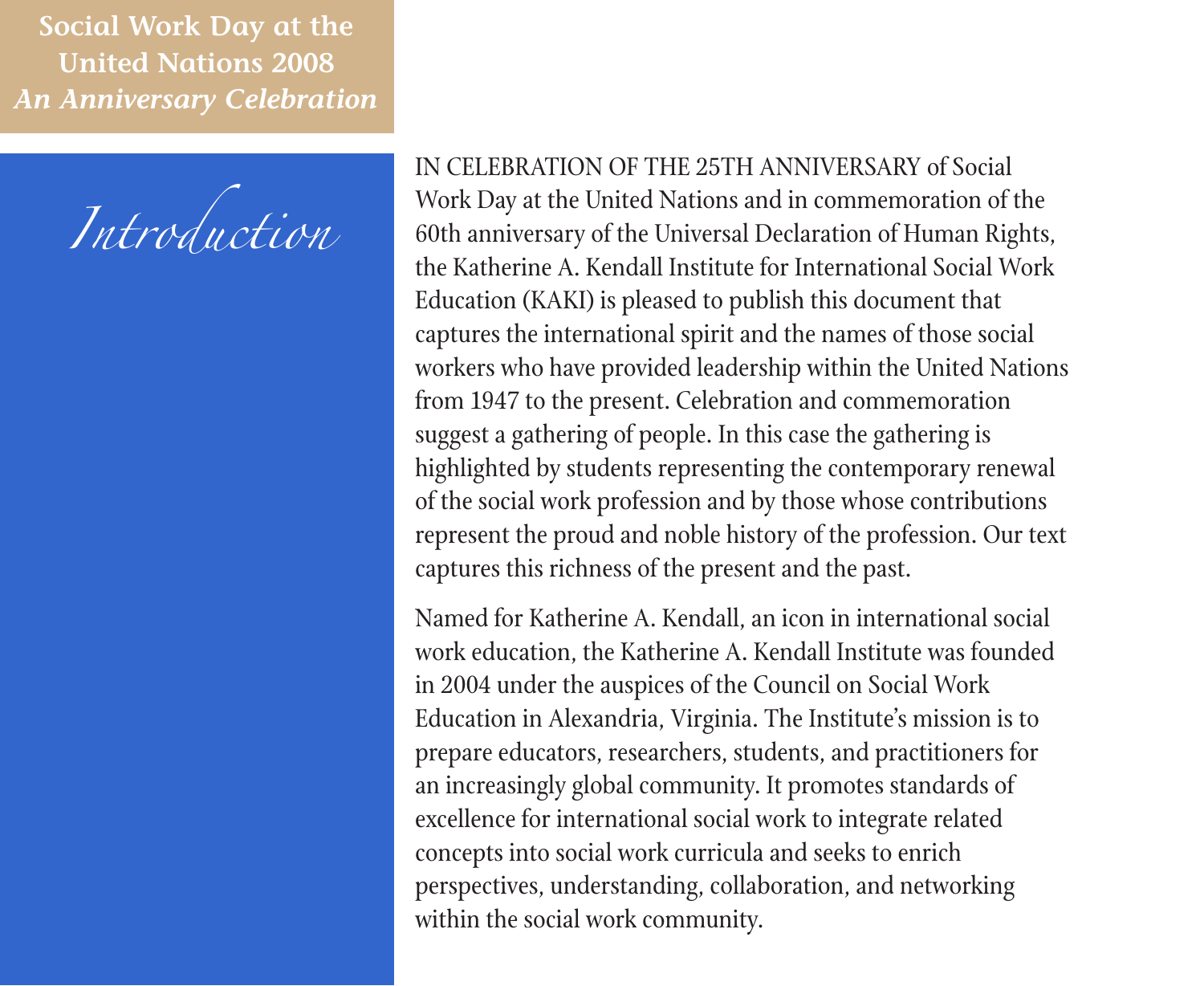*Introduction*

And who better than Katherine Kendall to produce an account of this special anniversary celebration of social work involvement with the United Nations? Recruited in 1947 as a social affairs officer in the newly established Secretariat, Kendall conducted studies on training and exchange of social welfare personnel that were instrumental in making the provision of social welfare advisory services and the promotion of social work education high priority activities for the Social Commission of the Economic and Social Council. For more than a decade, the technical assistance programs launched by the United Nations and UNICEF were heavily weighted with projects involving social workers. The account that follows pays tribute to many who participated in those early years, as well as to those who have continued to contribute to the important humanitarian work of the United Nations. As with any such historical document, there may be inadvertent omissions; please call them to our attention and we will gladly correct them. We hope this document chronicles the proud history and contributions of social work to the diverse and rich work of the United Nations and the social work profession.

Julia M. Watkins October 2008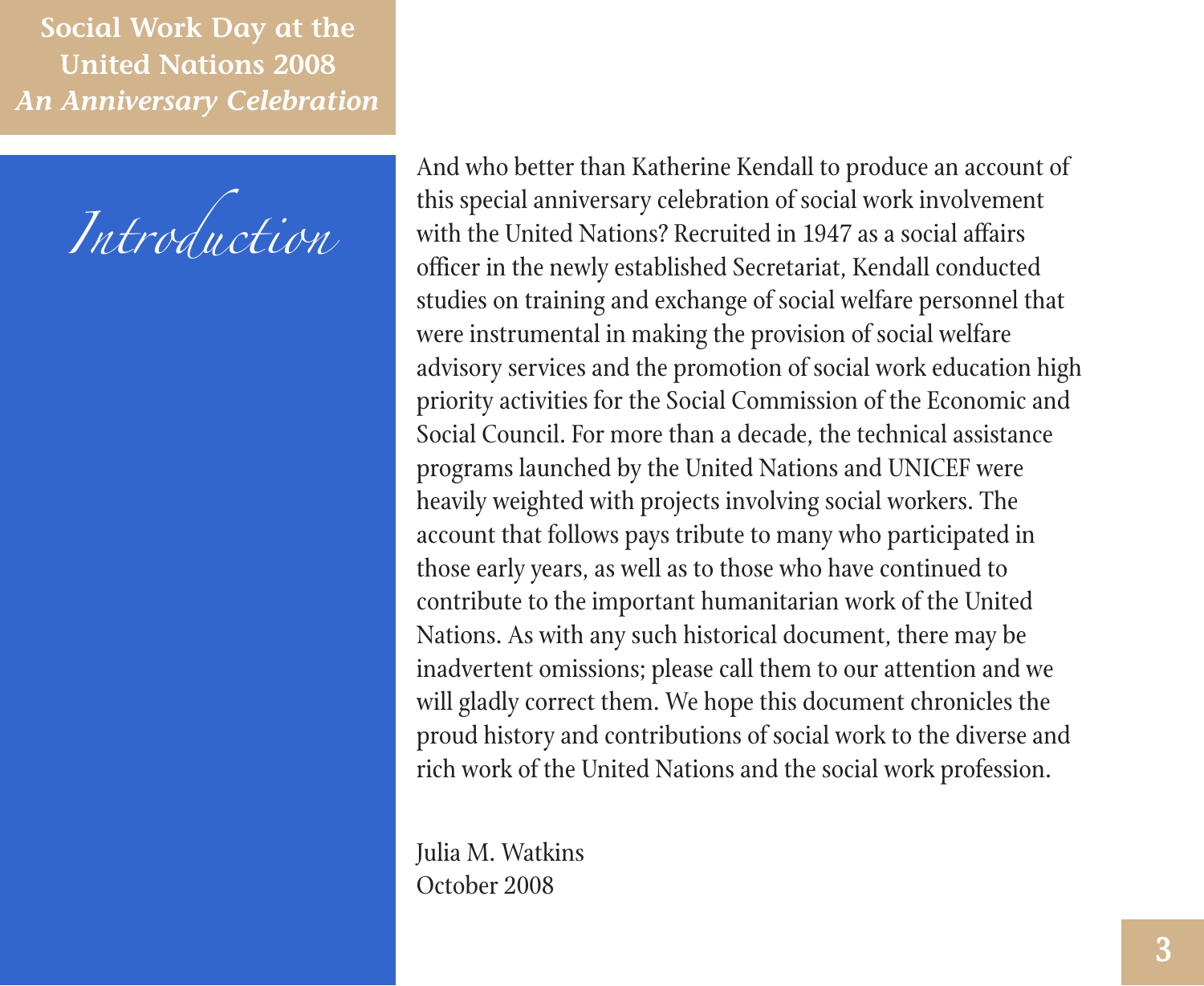## *2008*

*An Anniversary Celebration featuring Human Rights and*

# *Social Work*

## Annual Social Work Day at the United Nations

### Katherine A. Kendall, PhD HONORARY PRESIDENT, IASSW

ANNIVERSARIES EVOKE MEMORIES of past glory and inspire visions of goals yet to be achieved. And so it was on March 31, 2008, when an audience of more than 900, including some 600 social work leaders, educators, and practitioners and 300 graduate and undergraduate social work students, filled the Economic and Social Council Chamber at the United Nations (UN) for a double celebration. The 25th anniversary at the UN of Annual Social Work Day, which celebrates social work as a global profession, was joined with the commemoration of the 60th anniversary of the Universal Declaration of Human Rights and a renewed commitment to human rights as central to international social work. The program, rich in content on global problems and the need for a social work contribution to global solutions, was produced by Robin Mama, representing the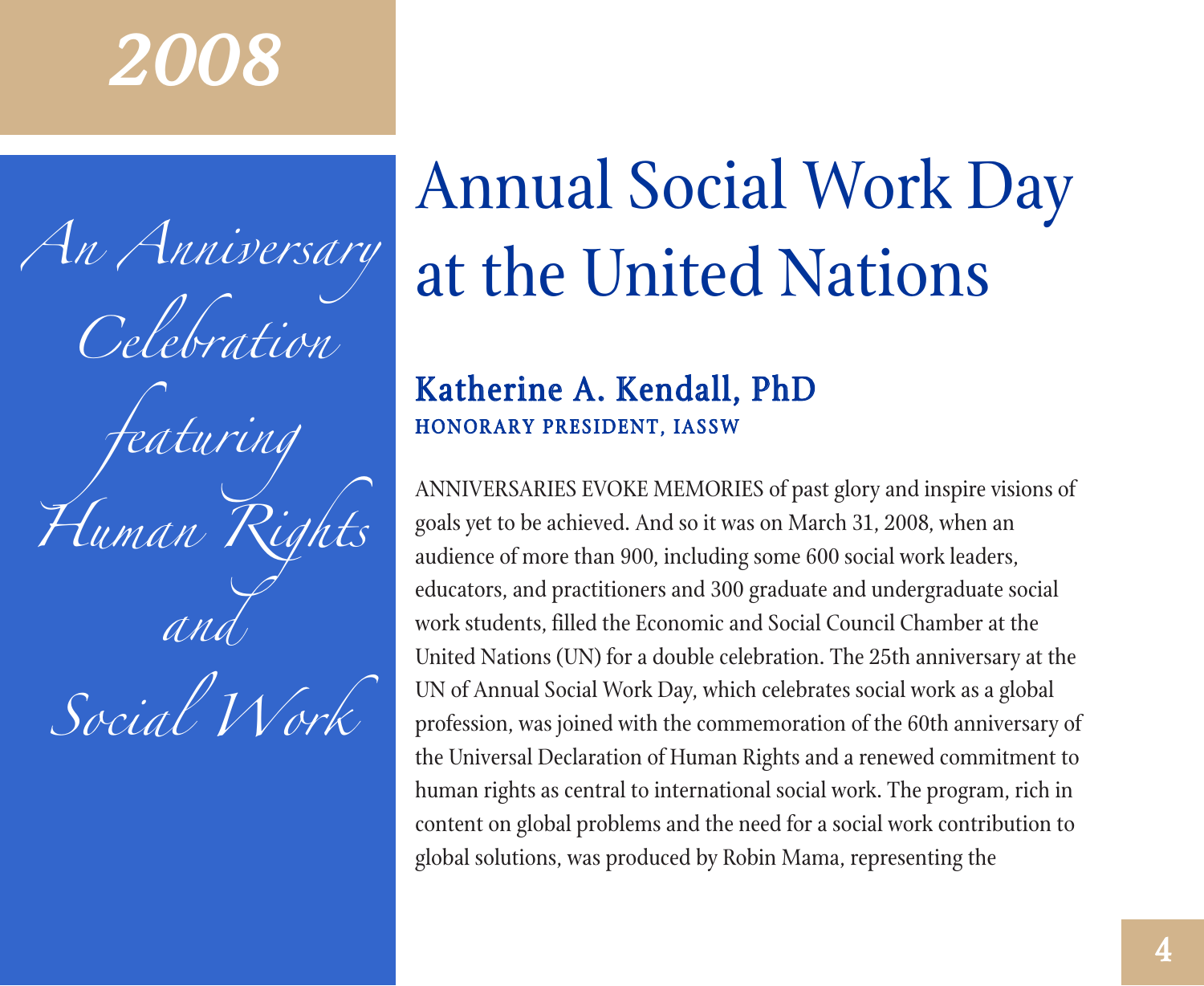> International Federation of Social Workers (IFSW), and Janice W. Wetzel, representing the International Association of Schools of Social Work (IASSW).



**Lena Dominelli, immediate past president of IASSW; Craig Mokhiber, deputy secretary, Office of the High Commission of Human Rights; Molly Bruce; and Abye Tasse, president of IASSW.**

Craig Mokhiber, deputy secretary, Office of the High Commission of Human Rights, opened the session with greetings from the UN and a presentation that received an enthusiastic response. Mokhiber cautioned that people are facing dangerous times, when even the concept of human rights is under attack. Noting the political risks to the concept of human rights and the work of the UN, he remarked that new strategies are needed for effective implementation of the human rights convention. Praising the dedication of social workers, Mokhiber encouraged the profession to remain active in human

rights, and observed that social work "brings a meaningful agenda for actually implementing these rights as well as bringing attention to vulnerable groups, including those who are unpopular."

Margaret (Molly) Bruce, one of the few survivors among those involved in producing the Universal Declaration of Human Rights (UDHR) and its legally binding covenants, embellished the anniversary theme with a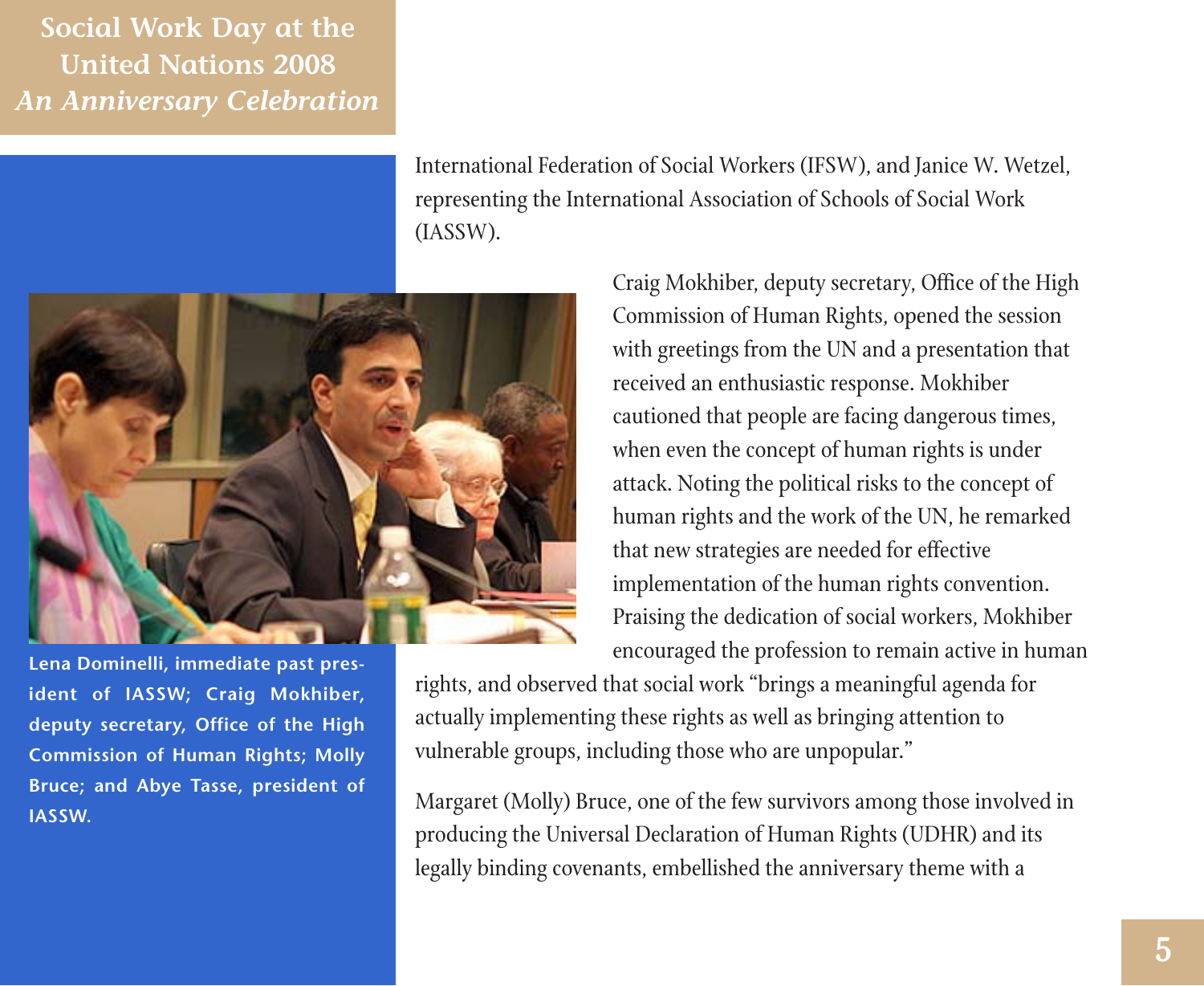**Molly Bruce, Robin Mama of IFSW, and Janice Wood Wetzel of IASSW greet each other before the celebration begins. (Photo: Ruben Woolcott)**

moving account of her experience in working with Eleanor Roosevelt. Sixty years ago, on December 10, 1948, the General Assembly of the UN

> proclaimed the UDHR as "a common standard of achievement for all people and all nations."

Molly Bruce joined the UN staff in 1946 as a junior officer of the fledgling human rights division. She introduced her talk with an account of the very different world of the 1940s, with no computers, cell phones, or television, severe rationing in Britain and everywhere signs of destruction of the last days of World War II. This was the world into which the newly established United Nations was launched when it moved from San Francisco to London (Bruce's own

home) for the first meeting of the General Assembly. And this was when Eleanor Roosevelt first appeared on the scene. The prevailing view of women's role at this time was underlined by a comment made by Roosevelt herself:

During the entire London session I walked on eggs. I knew that as the only woman on the delegation I was not very welcome. Moreover, if I failed to be a useful member, it would not be considered that I as a woman had failed but that all women had failed and there would be little chance for others to serve in the near future.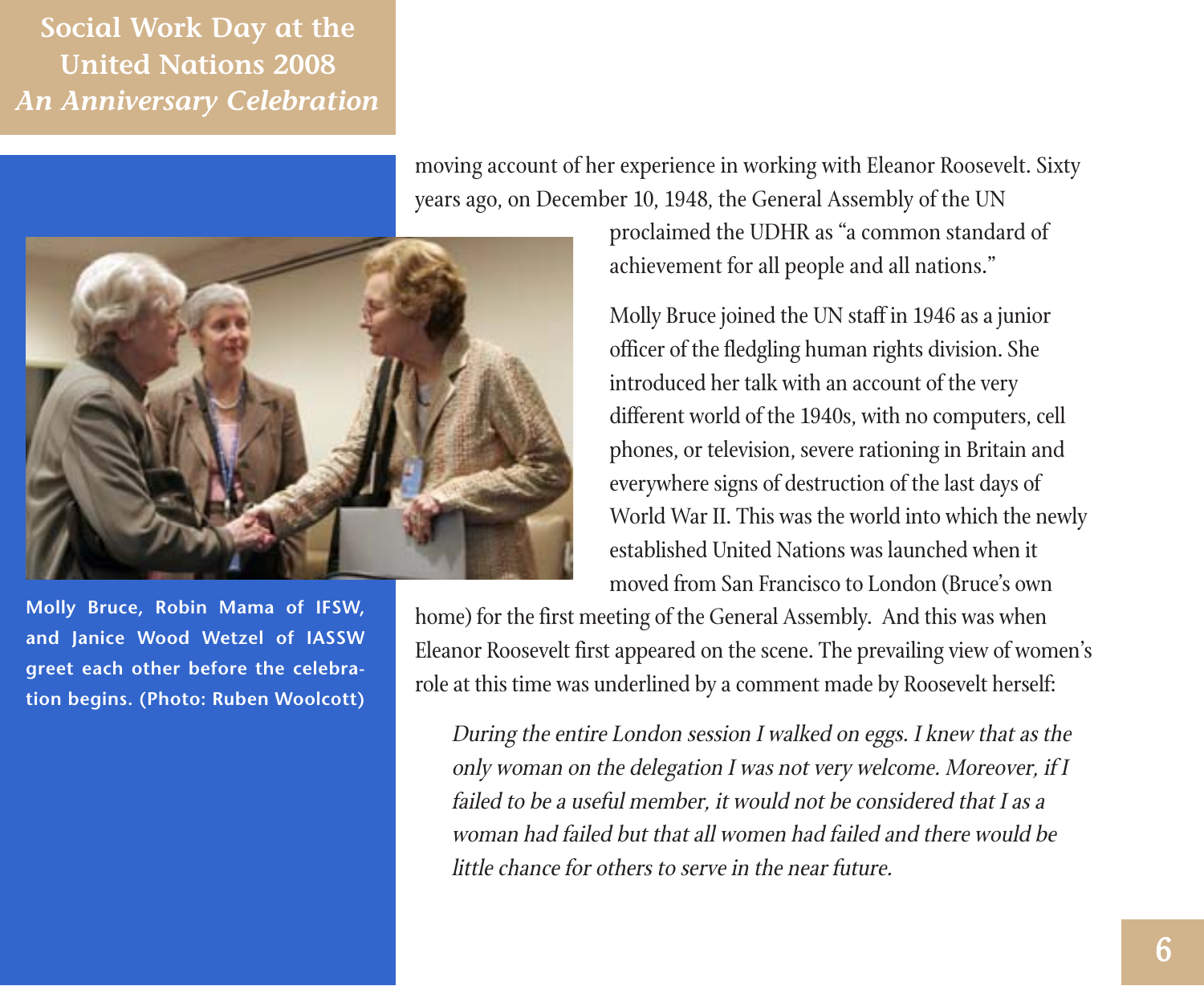

Fail she did not, and the name Eleanor Roosevelt has become synonymous with human rights. Molly Bruce continued to work closely with Roosevelt and the other key architects of what emerged as the first comprehensive international agreement setting forth the rights and freedoms to which all human beings are entitled without discrimination. Bruce closed her talk with this advice given by Eleanor Roosevelt many years ago:



Where after all do human rights begin? In small places close to home—so close and so small that they cannot be seen on any map of the world. Yet they are the world where every man, woman and child seeks equal justice, equal opportunities, equal dignity without discrimination. Unless these rights have meaning there, they have little meaning anywhere. Without concerted action to uphold them close to home, we shall look in vain for progress in the larger world.

Eleanor Roosevelt continues to inspire new generations of social workers, as seen in this comment by a student participant in the conference:

> To hear the voice of someone involved in the drafting of UN UDHR and then to get her to sign my copy of it was amazing. This is something to

**Eleanor Roosevelt announces the adoption of the Universal Declaration of Human Rights—her great achievement. (United Nations Photo)**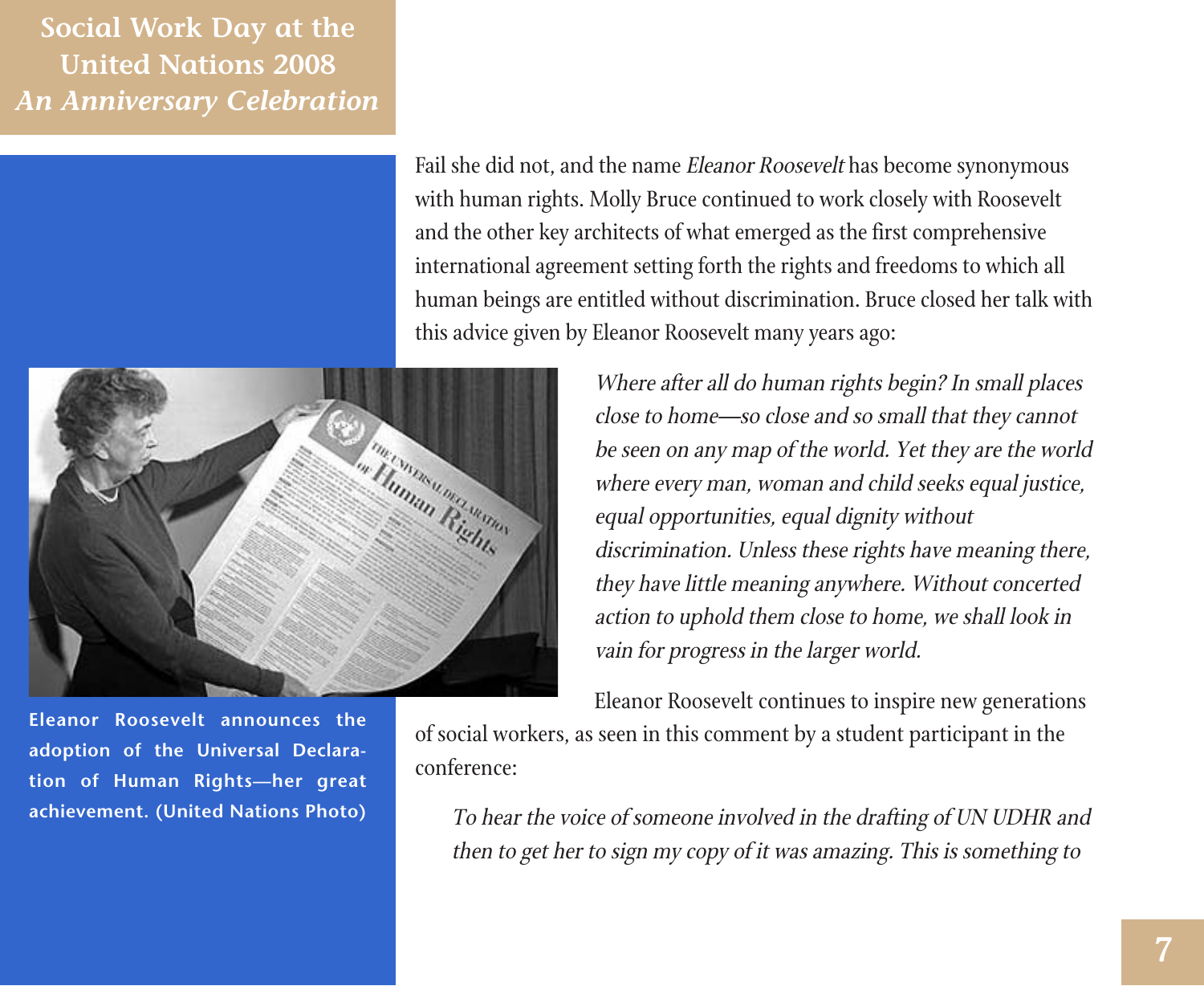*Implementing Human Rights the Social Work Agenda*

show my children years from now. I chose to read "A World Made New" long before I knew Ms Margaret Bruce was going to be the keynote on this auspicious anniversary of the UN UDHR. I chose it because Eleanor Roosevelt was a brave and strong woman. She had the courage to stand up for the vulnerable populations and to fulfill her husband's dreams.

Social work's meaningful agenda for actually implementing those rights, as commended by Craig Mokhiber, emerges clearly in Article 25:

(1) Everyone has the right to a standard of living adequate for the health and well-being of himself and of his family, including food, clothing, housing and medical care and necessary social services, and the right to security in the event of unemployment, sickness, disability, widowhood, old age or other lack of livelihood in circumstances beyond his control.

(2) Motherhood and childhood are entitled to special care and assistance. All children, whether born in or out of wedlock, shall enjoy the same social protection.

Mokhiber noted that social workers inevitably monitor human rights through their routine work. He emphasized, however, that a human rights approach is about social justice, not charity. Implementation must go beyond palliative measures and focus on empowering people to assert their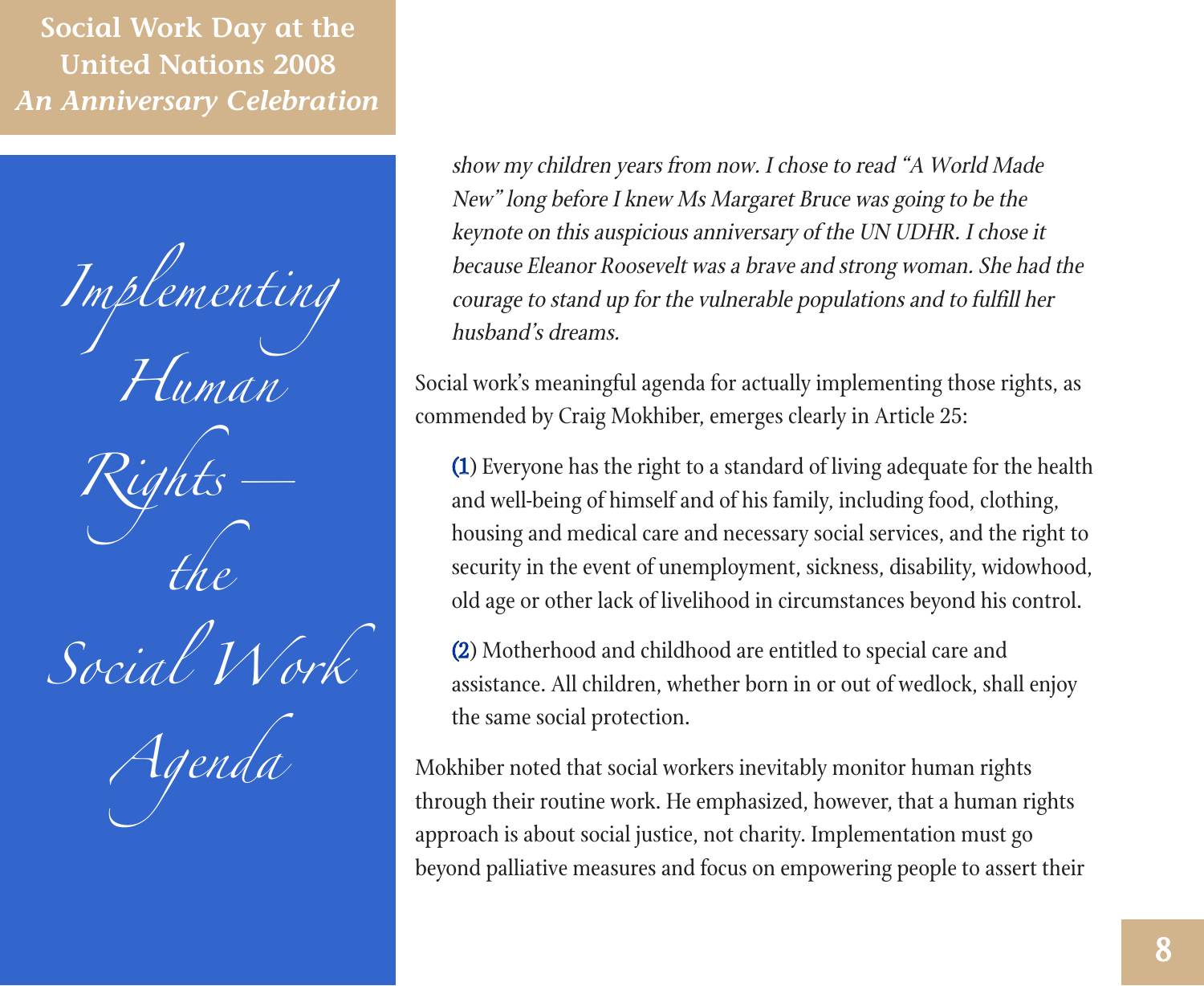> social and political rights. The power of his message is revealed in this comment by a student in an evaluation of the UN experience:

I was very impressed by the first speaker, Craig Mokhiber, at the UN Conference. . . . He was quite dynamic and passionate on the topics that he covered. It was like a breath of fresh air to be listening to someone



**IFSW President David Jones welcomes participants to the 25th anniversary of Social Work Day at the United Nations. (Photo: Ruben Woolcott)**

who truly thinks and knows things need to change or we are in for a world in trouble. . . . He helped me to feel less . . . hopeless. . . . To me the most valuable thing about the conference was that there are people out there trying to make change and that all hope is not lost.

How social workers are dealing with the "world in trouble" was the subject of every following presentation. In welcoming the participants, David Jones, president of the IFSW, called attention to the impact of globalization on the many social problems handled by social workers. Abye Tasse, president of the IASSW, spoke on social development in Africa, with an emphasis on poverty as

a violation of human rights. Lena Dominelli, immediate past president of IASSW, explored in scholarly detail gender issues in a presentation on the critical impact of globalization on women and children. The importance of mental health programs in disaster relief was revealed in a paper by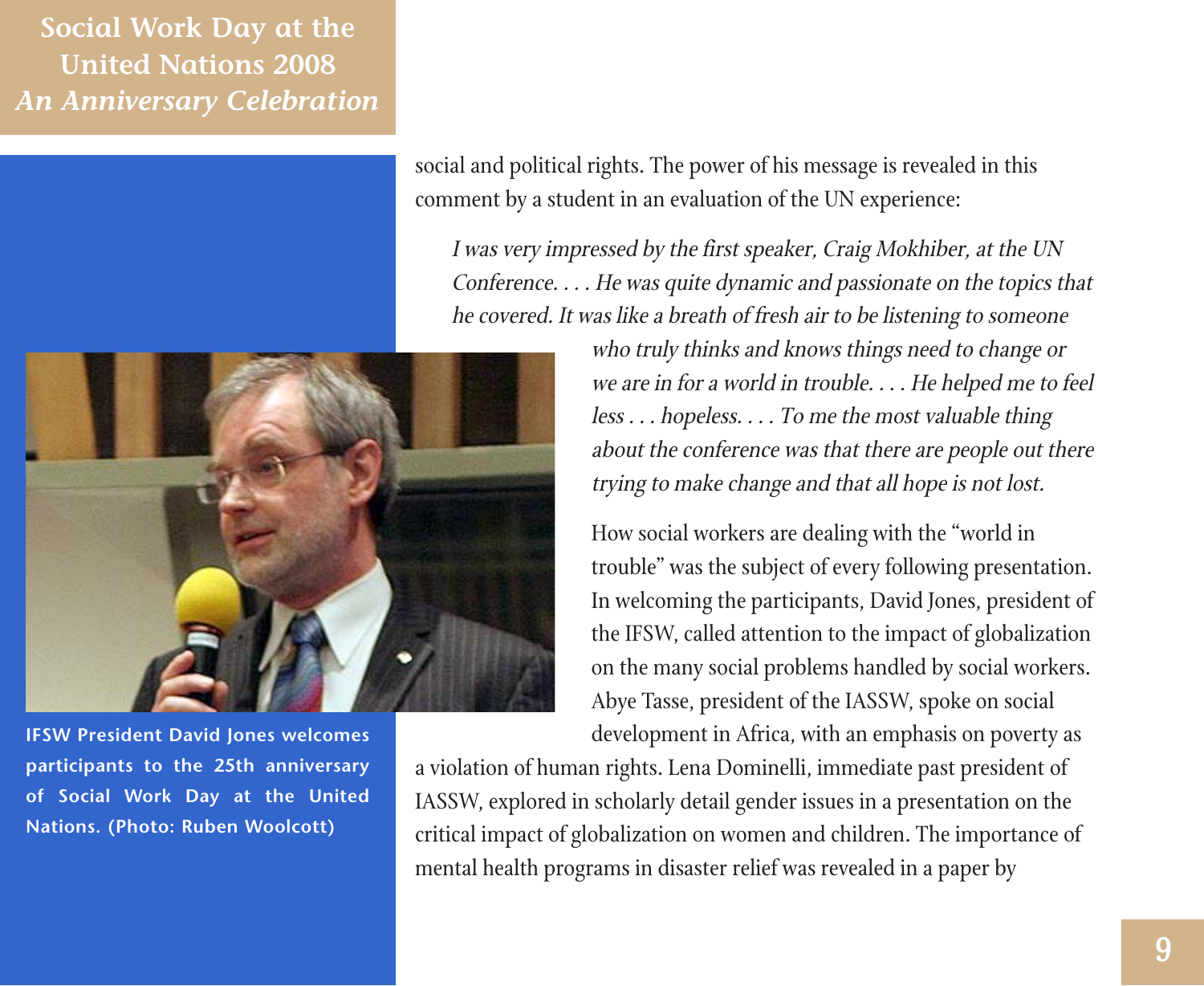*Make Your Voice Be Heard,*

*Empower People and Fight*

Christophe Lobry-Boulanger, American Red Cross, on the humanitarian response to the trauma of disaster. The magnitude of global social problems, as they emerged from those presentations, hit home for many of the students, as noted in this comment:

I found the statistics at the conference to be shocking. The fact that half of the human race lives off less than two dollars a day is heartbreaking and disturbing. I found significant value in the statistics as well as the personal and passionate opinions of the speakers at the UN conference. I think it's so easy for people to disregard the global suffering that needs to be addressed. Americans have these same social problems but not to the degree that people face globally. This trip reminded me of the importance to make your voice be heard, empower people and fight for all to receive these basic human rights.

Helen Hamlin, a social worker who chaired the International Federation of Ageing, wrapped up the program by noting the relevance of the speakers' points to social work and with an encouraging account of the contribution that social work not only can make but has made to the work of the UN. As a reminder of the long association of the social work profession with the UN in a variety of significant roles, Janice Wood Wetzel, main UN representative for IASSW and cochair of the conference, introduced Katherine Kendall, honorary president and retired secretary-general,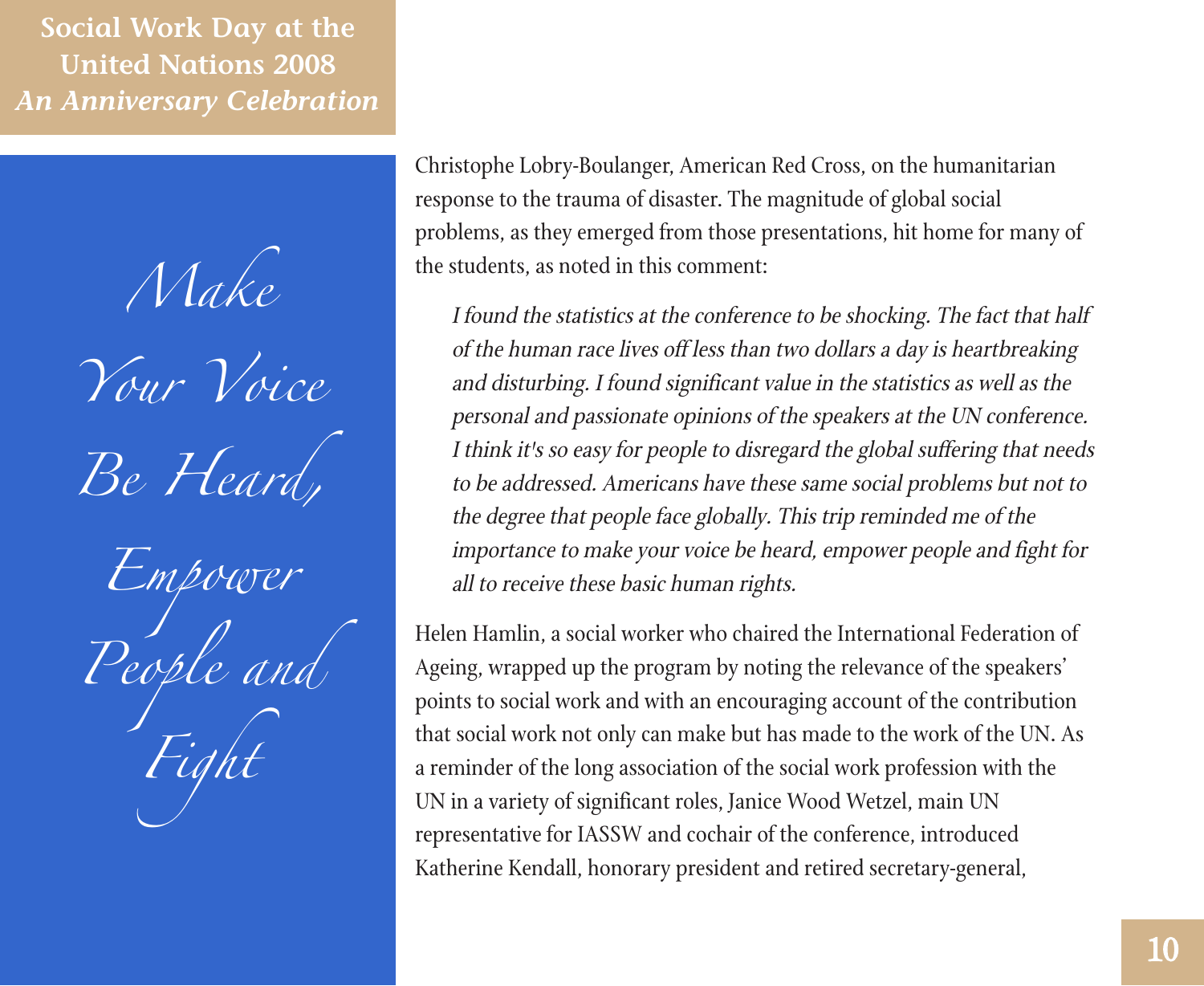*UN Declares Social Work a Professional Discipline Requiring Professional Education*

IASSW, noting, "While we're celebrating 25 years of social work at the UN, we really have a 60-year legacy, thanks to Katherine Kendall."

Kendall responded with an account of her employment in 1947 as a social affairs officer shortly after the UN was established and while it was located at Lake Success on Long Island. She noted there was a certain ironic satisfaction in launching this great new effort to produce a world forever at peace in a huge factory that had previously produced weapons of war.

Kendall told the audience about studies she conducted on social work training, international fellowships, and exchange of personnel for the UN Social Commission. That research was authorized at the very first meeting of the Commission in 1946 in a resolution calling for studies to guide the long-term training program of assistance to governments. After favorable review by all involved, Social Work Training: An International Survey, the major report that Kendall produced, was published in 1950 accompanied by the following resolution as adopted by ECOSOC and the General Assembly:

That social work should in principle be a professional function performed by men and women who have received professional training . . . in universities or special schools of the highest possible quality and should be sufficiently comprehensive to do justice to both the variety and unity of social work.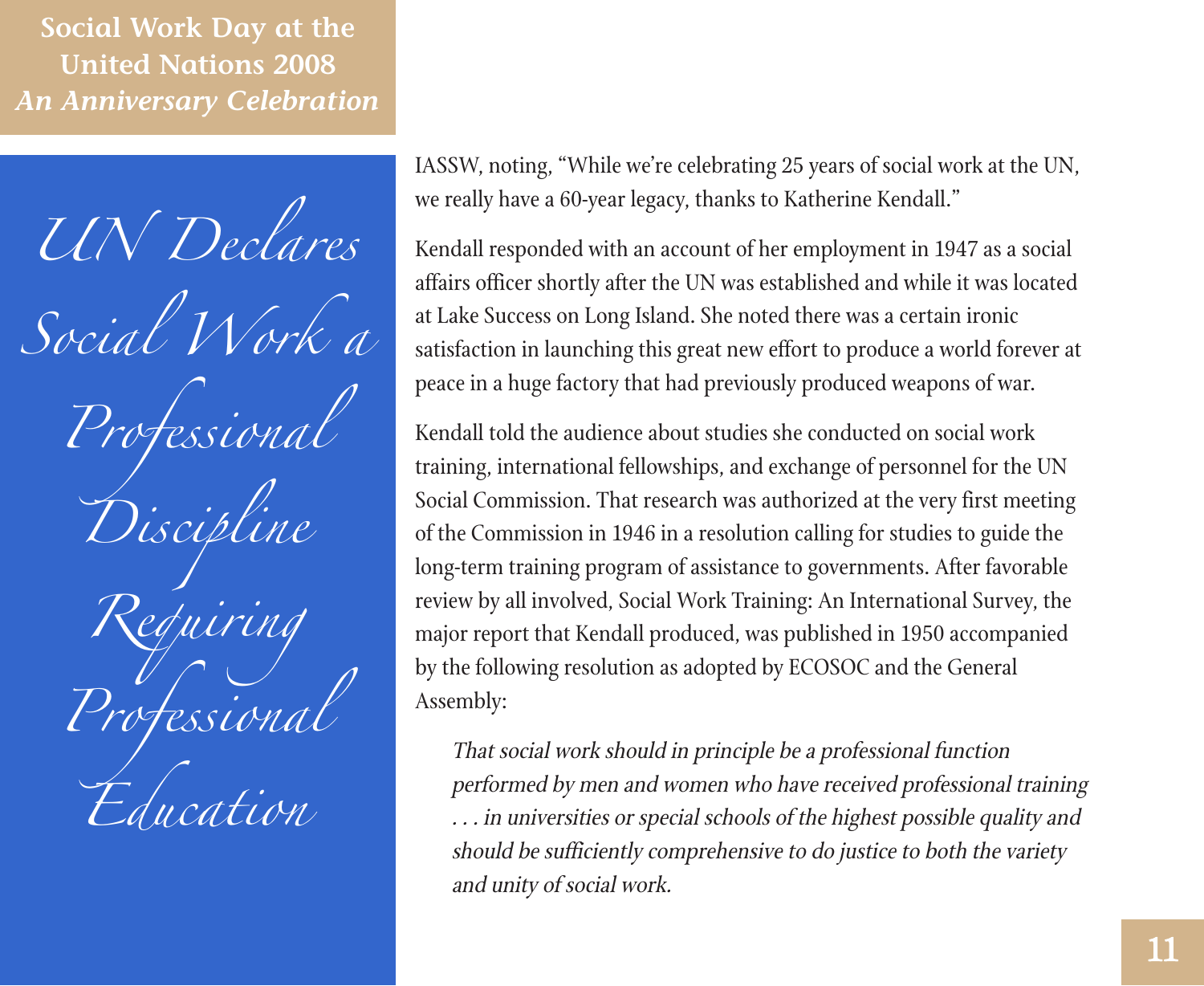*A Spirit of Hope and Determination*

Kendall noted that this resolution led to more than a decade of involvement by the UN and the UN Children's Fund (UNICEF) in the promotion of social work education. Schools of social work were established throughout the new nations and developing world; faculty members were qualified through generous international scholarships; and social work education worldwide was enriched through international and regional seminars, expert groups, and consultation services. With the IASSW as an active partner in all the UN and UNICEF technical assistance programs, Kendall referred to this as "the glory period" in international social work. She concluded her remarks:

Working at the UN in those beginning years was an unforgettable experience. Everyone was totally imbued (or so it seemed to me) with a spirit of hope and determination to make the UN a reality. We were international civil servants with the interests of the world at heart and convinced that was also what was best for our own countries. If we did not think and act as internationalists we could not have long survived in the heady atmosphere of those early years. It was truly quite wonderful. I hope that this conference will open the minds of all who are here, and particularly the students, to the world out there and their stake in acquiring a global view of their profession.

Michael Cronin, main representative for IFSW, then introduced David Roth, Senior Fellow, Child Welfare League and UN representative. Roth described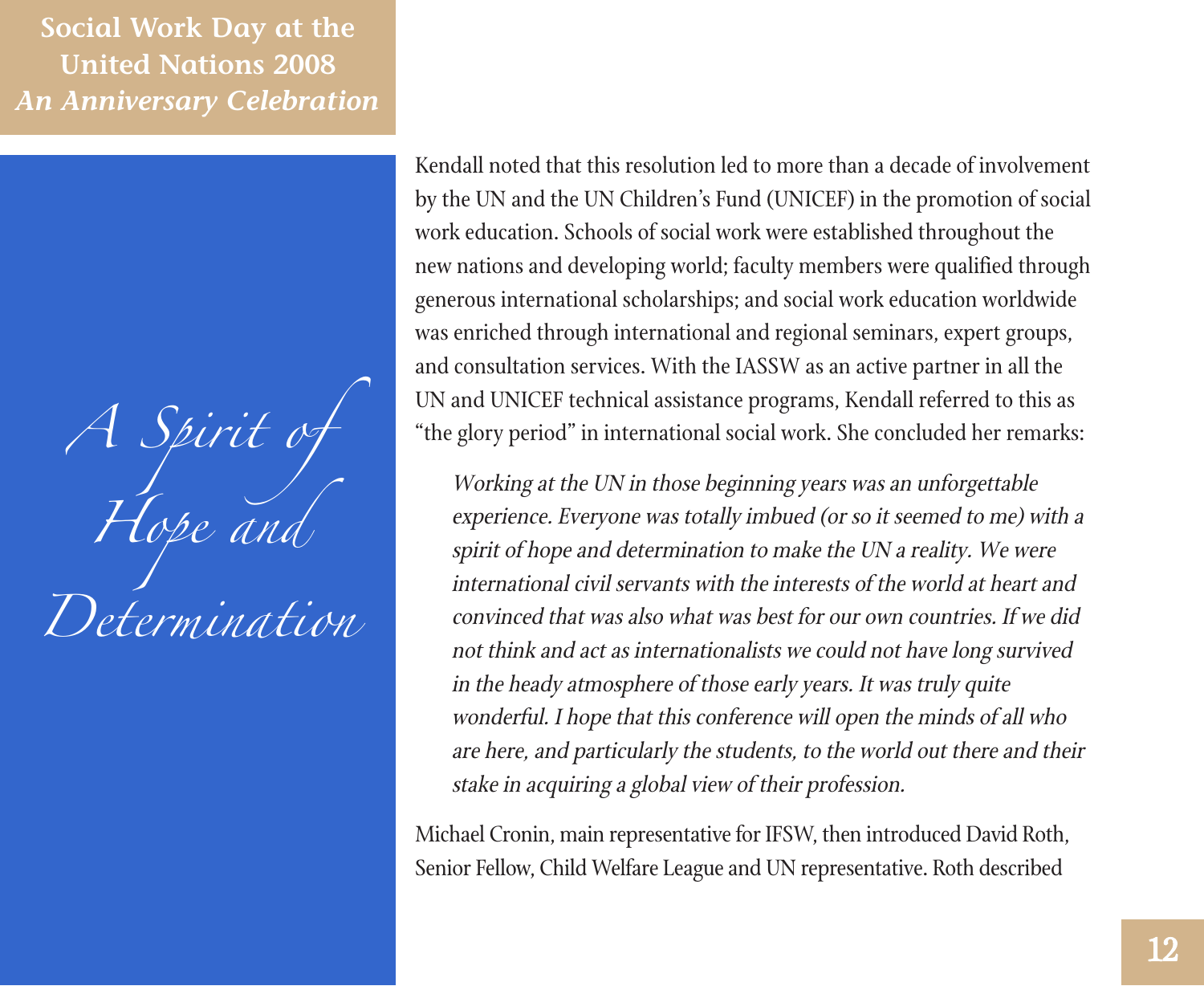

**David Roth, Senior Fellow, Child Welfare League, with IASSW Honorary President Katherine Kendall.**

the beginnings sponsored by a small committee in New York organized by the Hunter College School of Social Work and the New York chapter of NASW:

> From an audience of about 100 to today's audience of about 1,000 is an incredible achievement, probably due in large part to the impact of globalization on the social work response to the massive social problems that require solution. The IFSW has placed a high priority on human rights, which affect all aspects of social work practice.

> He referred to the many presentations made by IFSW and IASSW in successive years on Annual Social Work Day and in the various components of the UN and its specialized agencies. In a joint activity with

IASSW, ISW produced Human Rights and Social Work: A Manual for Schools of Social Work and the Social Work Profession, presently being updated. In one form or another, information was made available on racial and ethnic oppression; the rights of women; migrants and immigrants; services for refugees; eradication of extreme poverty; elimination of the worst forms of child labor and recruitment of child soldiers; prevention and treatment of HIV-AIDS, malaria, and tuberculosis; reduction of child and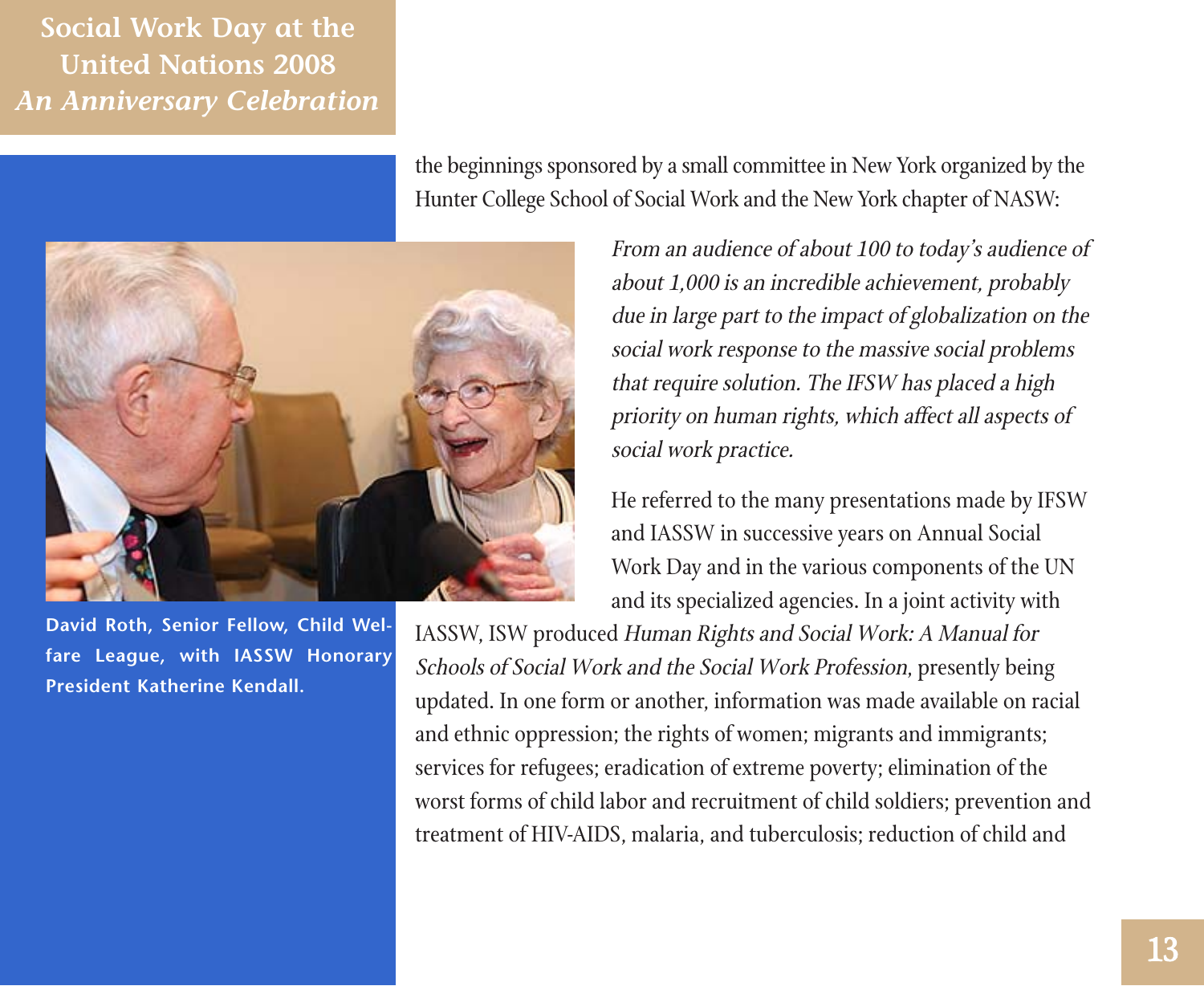*Remembering Social Workers at the UN From 1947 to the Present* maternal mortality; and the rights of children, especially girls, to free elementary education.

Roth said in closing his remarks that "Underlying all the efforts for a safer, healthier, more peaceful and prosperous world are universal human rights, the cornerstone of the social work profession."

A number of the speakers at this special Social Work Day at the UN paid tribute to the many social workers who through the years have participated in the work of the UN. To place on record the names of those who have served in a variety of roles was recommended as a desirable extension of the anniversary celebration. Memories have been probed, affiliations searched, and friendships plumbed, but in going back as far as 1947, there are bound to be omissions for which we apologize. (If your name should appear, please contact the publications manager at the Council on Social Work Education, and it will be added.)

Although the brief identifying information in the following paragraphs will not do justice to the accomplishments of those listed, it will indicate the place social workers have at the forefront of working toward a world where all people are treated with dignity, equality, and respect. That is a reason to look ahead with pride and confidence in social work as a global profession ready to meet future challenges.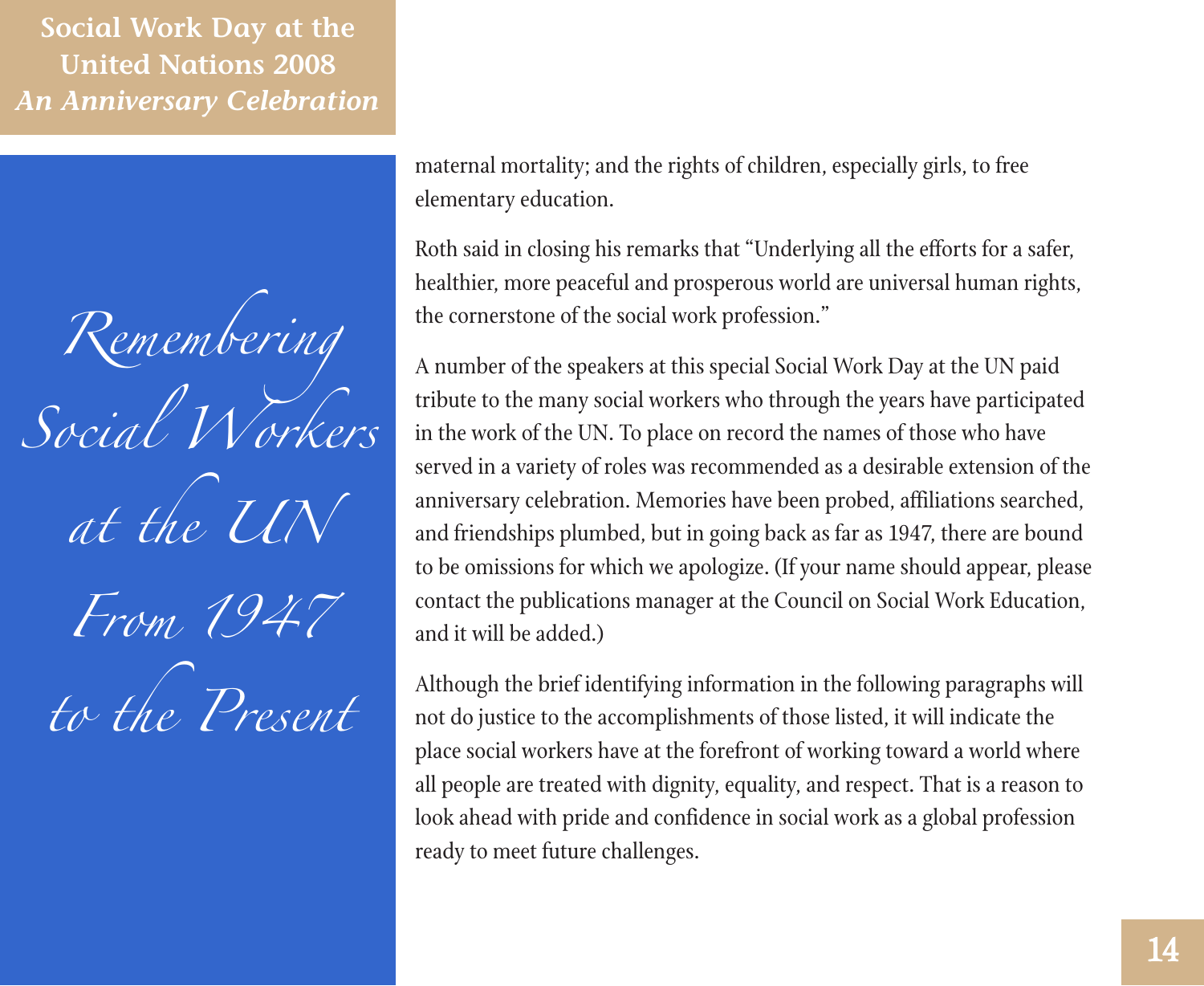

## Sharing the Vision

High-ranking officials in the ministries and departments of social welfare in the United States, Canada, and the United Kingdom were prominently represented in the early work of ECOSOC and its Social Commission. This led to the establishment of social welfare services and social work education as a high priority program of technical assistance sponsored by the UN. George Davidson (Canada), Ellen Winston (US), and Geraldine Aves (UK) were notable contributors as advisors and participants in program planning. Winston, of The US Department of Health, Education and Welfare (US HEW), assisted by Herman Stein (US), organized the

landmark International Conference of Ministers of Social Welfare in 1968, which involved high officials of government and influential observers from almost 100 countries. A unanimous resolution underlined the importance of social welfare policies and services in promoting social progress and social justice.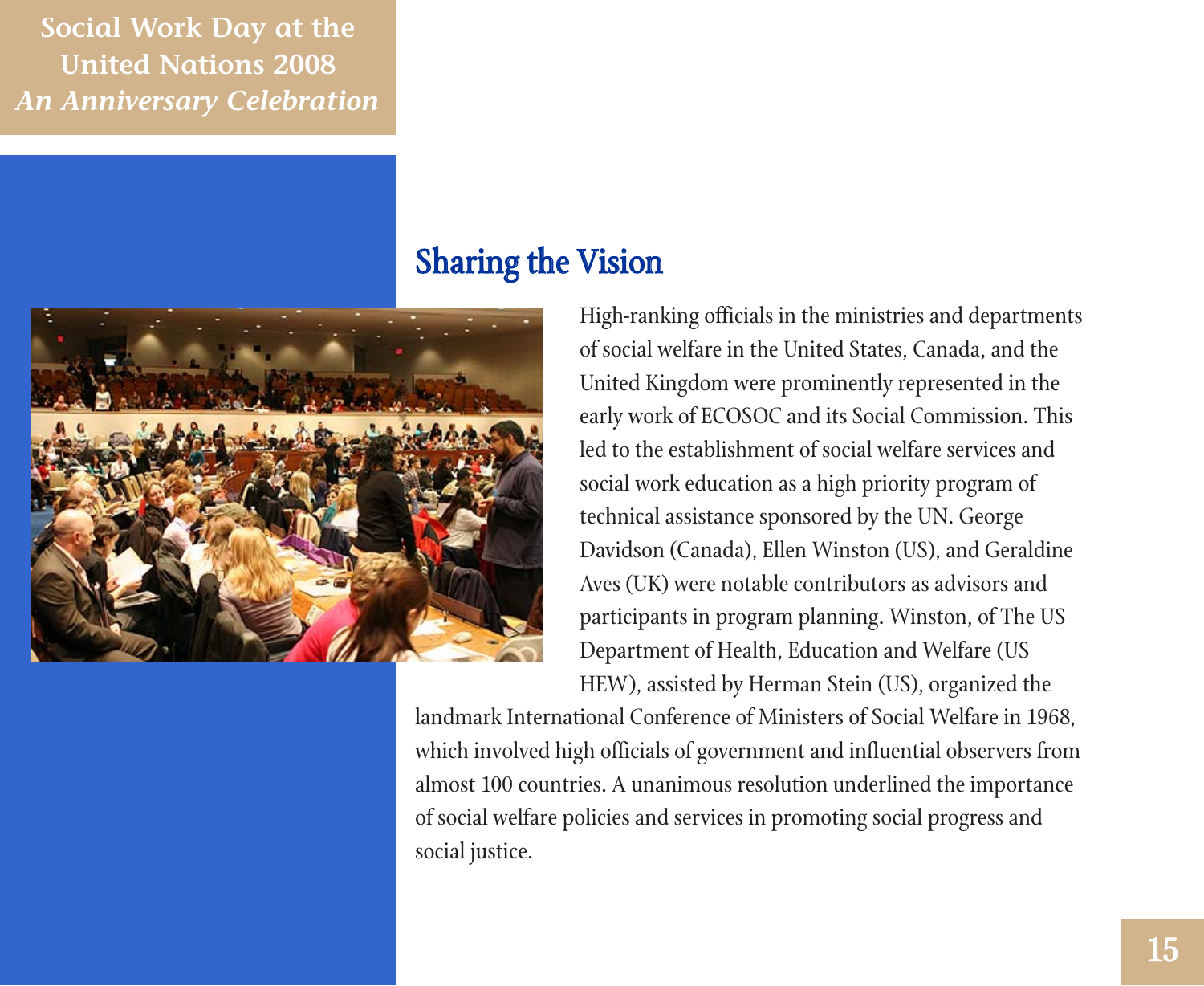*Notable Social Workers in Leadership Roles at the UN*

Davidson's association with the UN and his service to its total mission also merits special attention. It began with membership on the Social Commission, after which Davidson continued as Canada's senior delegate, proceeded as president of ECOSOC, and ended as senior undersecretary general of the UN. The Canadian staff contribution also included Phyllis Burns and George Hougham, who provided strong support for social welfare.

UNICEF also benefited from social work leadership from Canada. Adelaide Sinclair, serving as deputy chief in the early years, was highly influential in shaping the original and on-going program.

US HEW staff served as important members of the UN delegation. Prominent among them was Charles Schottland, accompanied by Dorothy Lally as his staff assistant. They both gave outstanding service in charting and shaping the initial program activities authorized by the Social Commission and ECOSOC. John Charnow gave years of service as secretary to the UNICEF Board of Directors.

Herman Stein (US), and Eileen Younghusband (UK) moved in and out of the UN system as both staff and volunteers, carrying an array of high-level responsibilities as consultants to top officials, advisors to countries, trainers of staff, and producers of reports with significant impact on policies. Their contributions are too numerous for detailed inclusion in this account.

Other countries with notable social work representation include the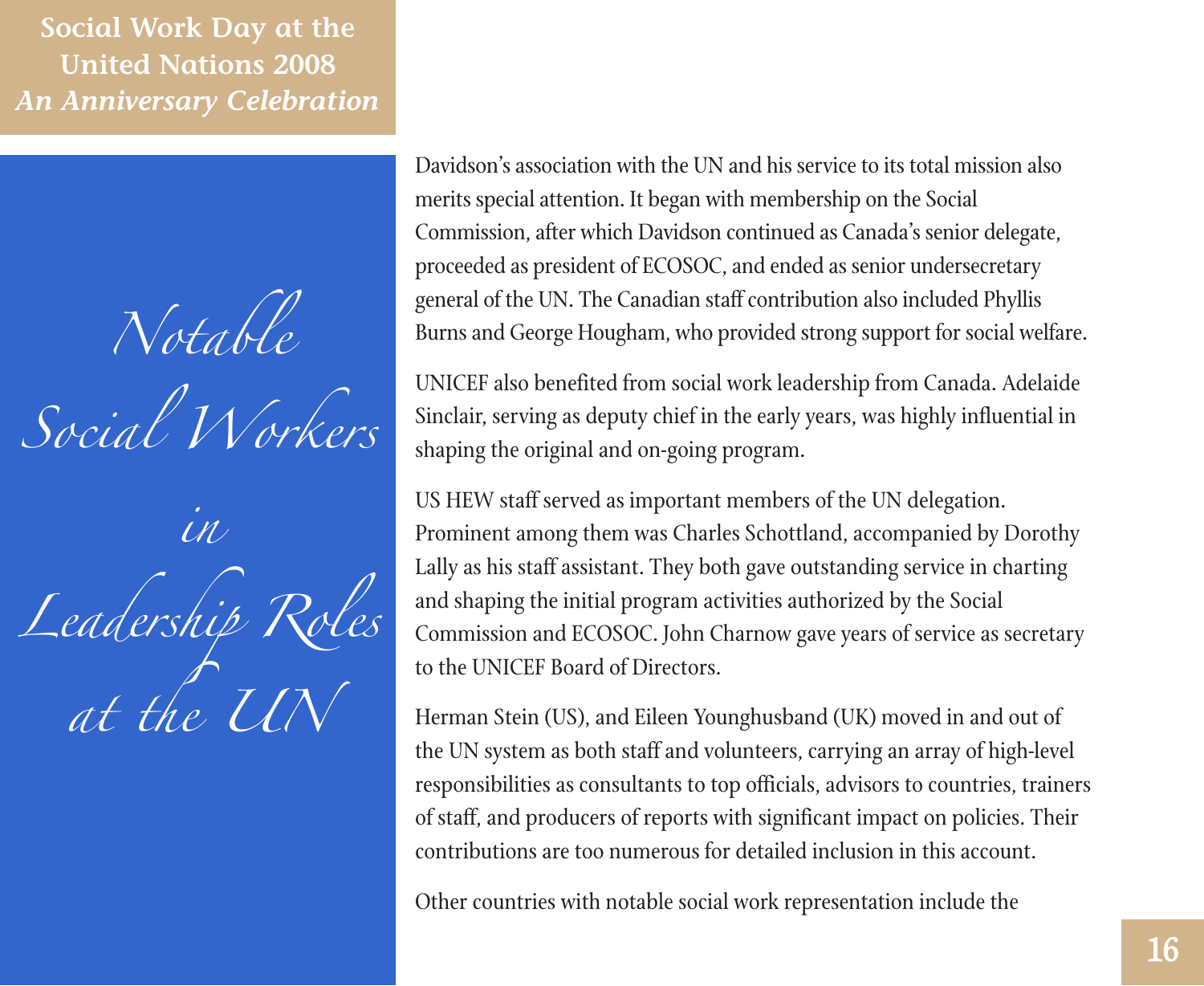*Responsibility for UN Social Welfare and Related*

*Services*

Netherlands, which sent as its representatives on the Social Commission Jan de Jongh (director of the world's oldest school of social work in Amsterdam and later president of the IASSW) followed by Diuke Heroma (outstanding social work leader and Member of Parliament). Sybil Frances, notable for her work throughout the Caribbean, was a member of the first UN delegation from Jamaica as an independent nation. Erma Sailer (Austria), whose career carried her from social work education into national prominence as a diplomat and ambassador, conducted special missions and reports for the UN.

## Managing the Programs

Under a variety of titles, social workers have assumed responsibility for UN social welfare and related services in the Headquarters office, its regional offices, and the various offices of the Specialized Agencies. American social workers Dorothy Kahn and Martha Branscombe, followed by Aida Gindy (Egypt), carried major responsibility as chiefs of social service for social work activities at Headquarters. Marguerite Pohek (US) in the Geneva office directed a creative and highly successful seminar program in Europe for faculty training. Mukunda Rao (India and US) was in charge of social welfare activities from a newly established base in UN City, Vienna. Frances Yasas (US and India), Meher Nanavatty (India), and Angelina Almanzor (Philippines) carried leadership responsibilities in the Regional Office for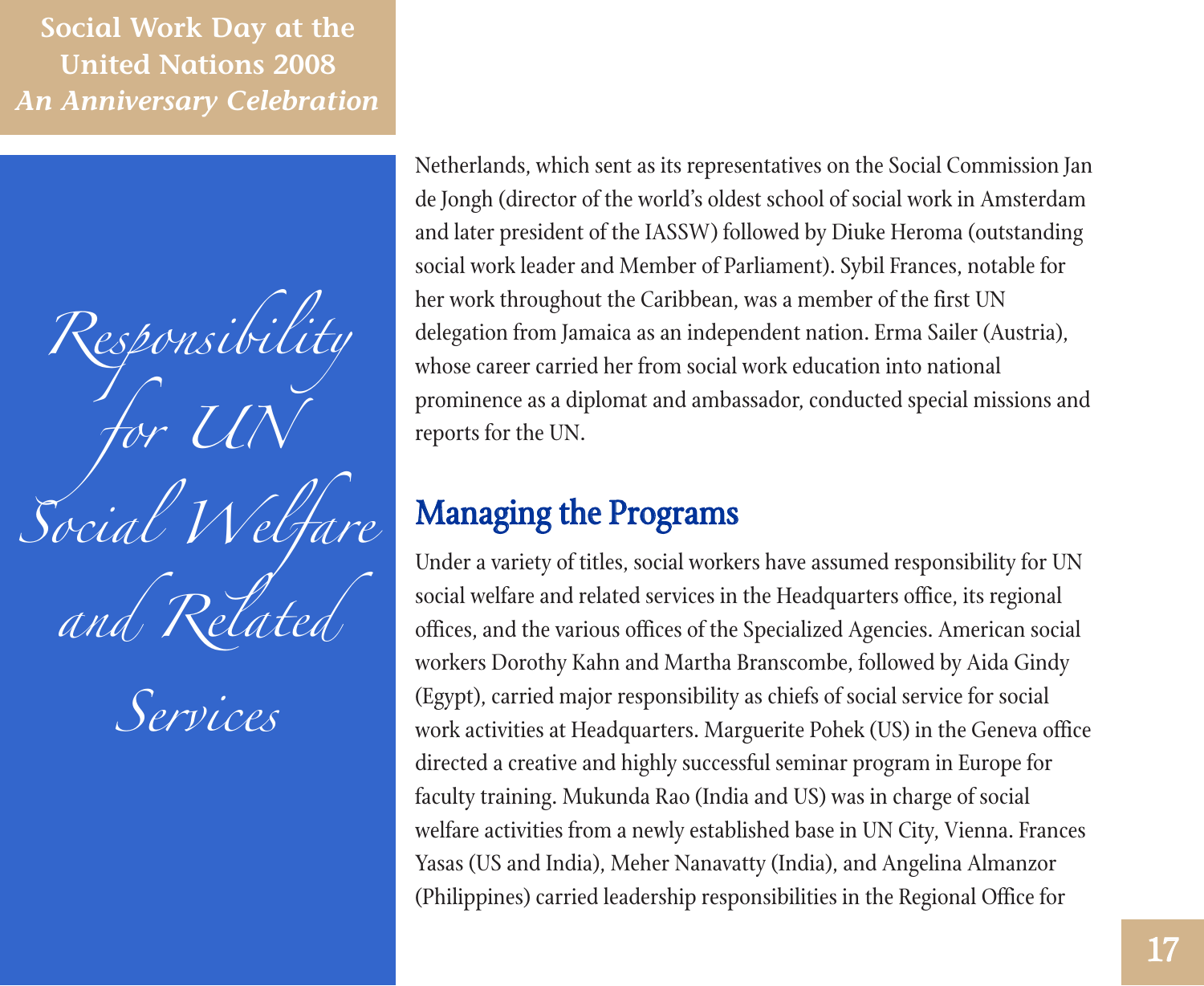*Promoting Social Progress and Social*

*Justice*

Asia in Bangkok. George Walmsley (US and Peru) directed development activities in Asia and Latin America. In related UN agencies, Hari Brissimi (Greece) and Nazneen Mayadas (India and US) were in charge of social services for the UN High Commissioner of Refugees (UNHCR). Following 20 years as a training advisor for UNICEF, Dolores Lasan (Philippines) served UNHCR as a deputy chief.

## Staffing the Services

The strong initial emphasis on the technical assistance programs of the UN and its Specialized Agencies on social welfare services and social work education led to the employment of a substantial number of social workers as social affairs officers, consultants, and expert advisors for long- and short-term assignments. The apparent dominance of Americans in the lists is understandable in light of the times. In the immediate postwar period, the United States was the world's most admired nation. That, and the perceived advanced standing of social work services and training in the United States led inevitably to the recruitment of Americans for staff and consultation assignments.

Staff and Consultants—United States: Maude Barrett, Martha Bragin, James Dumpson, Morris Fox, David French, Nellie Hartman, Cora Kasius,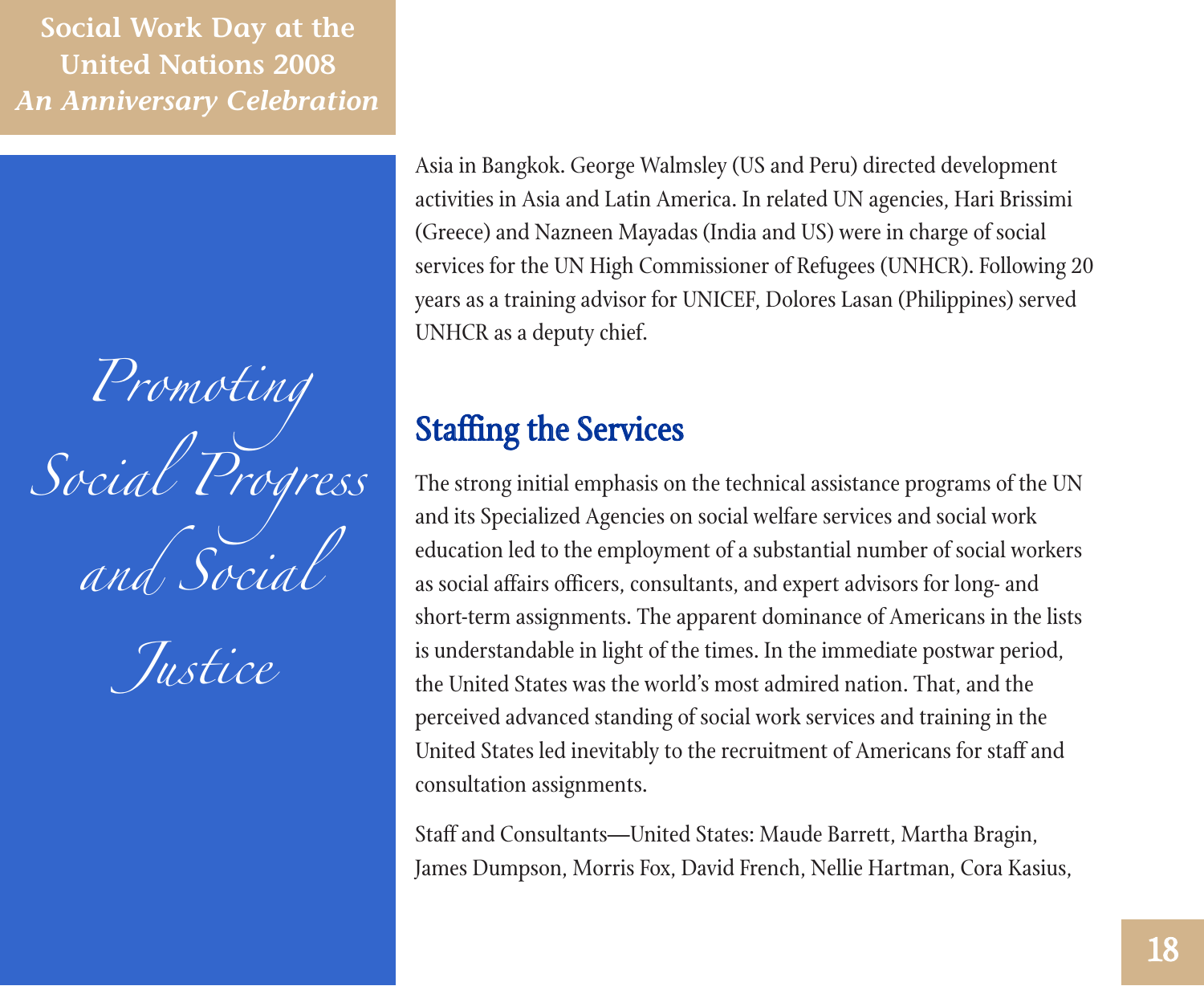*Outstanding Records of Service*

James Kelly, Francis Manis, Richard Parvis, and Barry Rigby (UNHCR).

Staff and Consultants—Other Countries: Social workers from India, who have served in various capacities, included internationally known Armaity Desai, Vera Mehta, and Parin Vakharia. The Philippines has been represented by a number of talented social workers at Headquarters, in the regional offices, and as consultants: Josefa Martinez, Virginia Paraiso, Teresita Sabater Palacios, Teresita Silva, and Juana Silverio. From other countries these have been identified: Gloria Abate (Peru), Tatsuru Akimoto (Japan), Seno Cornely (Brazil), Sattereh Farman-Farmaian (Iran), John Lawrence (Australia), and Rifat Rashid (Pakistan).

## Supporting the Mission

In the formative years of the UN a number of social work leaders were involved in the programs and seminars sponsored by UN and UNICEF, but without titles or special assignments. A special course for foreign students organized by Robin Huws Jones (UK) at Swansea University, Wales, was selected by the UN Department of Social Affairs as a major training resource for its fellowship program. With outstanding records of service in the UN Relief and Rehabilitation Agency (UNRRA), American social work leaders Elma Ashton, Eileen Blackey, Irving Fasteau, Donald Howard, and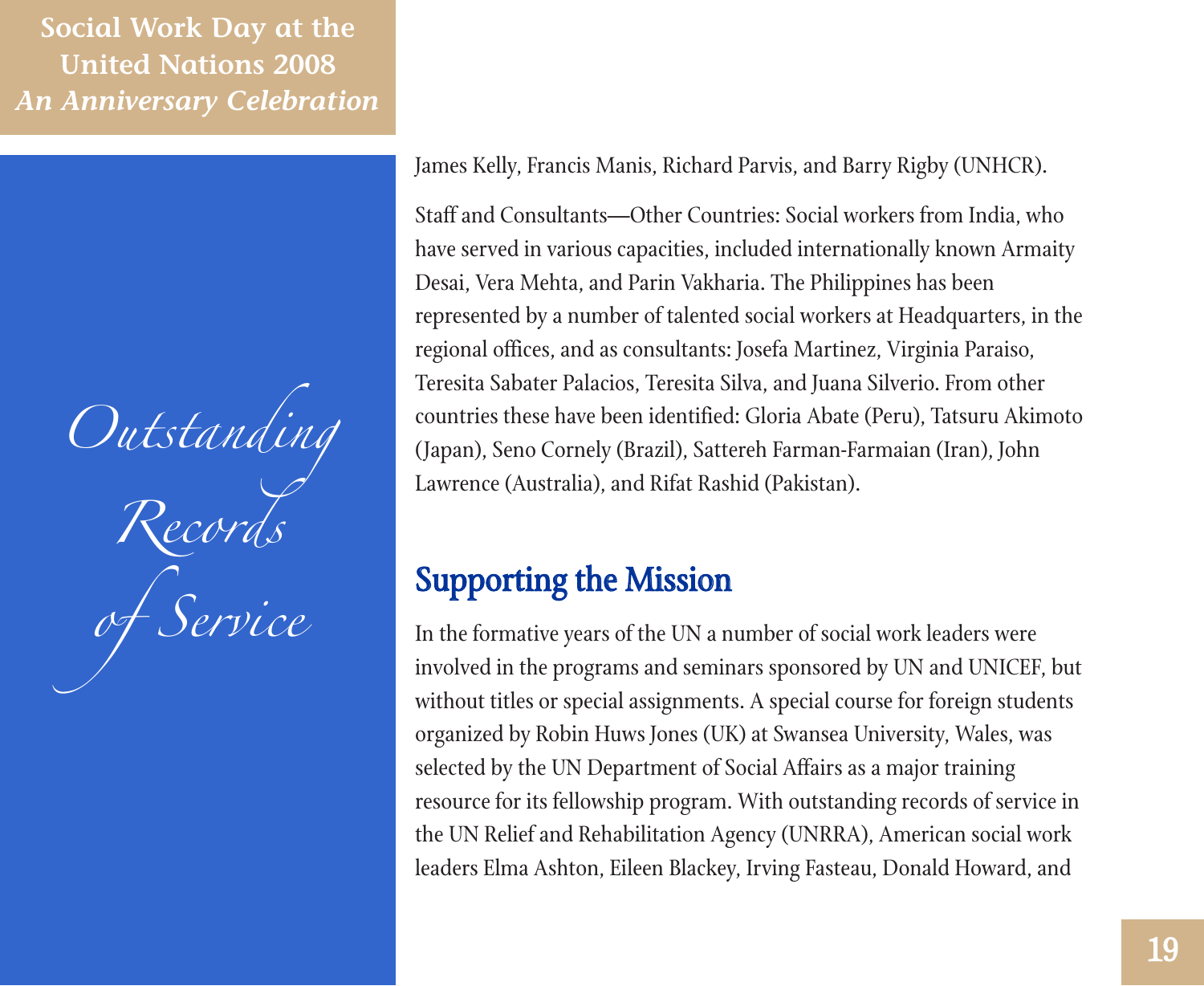*Advocating for Human Rights and*



Susan Pettiss continued to support and advance international social work in cooperation with the UN. Prominent social work educators such as Gordon Hamilton and Florence Hollis (both of Columbia University) were among the many social workers recruited by the Geneva office of the UN as leaders of the European faculty training seminars. Richard Splane in Canada and Kurt Reichert and Caroline Ware in the United States produced or contributed to important UN activities and publications. An international fellowship program established by Edward Mullen of Columbia University School of Social Work made possible collaborative work with the ECOSOC Secretariat on projects related to social betterment and world peace.

## Advocating for Human Rights and Social Justice

The IASSW and IFSW both hold consultative status with ECOSOC as special NGOs. This accords access to UN facilities and documents and permits participation in areas of activity in which the IASSW and IFSW have competence. The IASSW, having received consultative status in 1947, played a role bordering on partnership in the work of the Social Commission for more than a decade in what was then called the social field. It has continued to the present as an active NGO participating in the work of a much wider range of ECOSOC commissions and committees.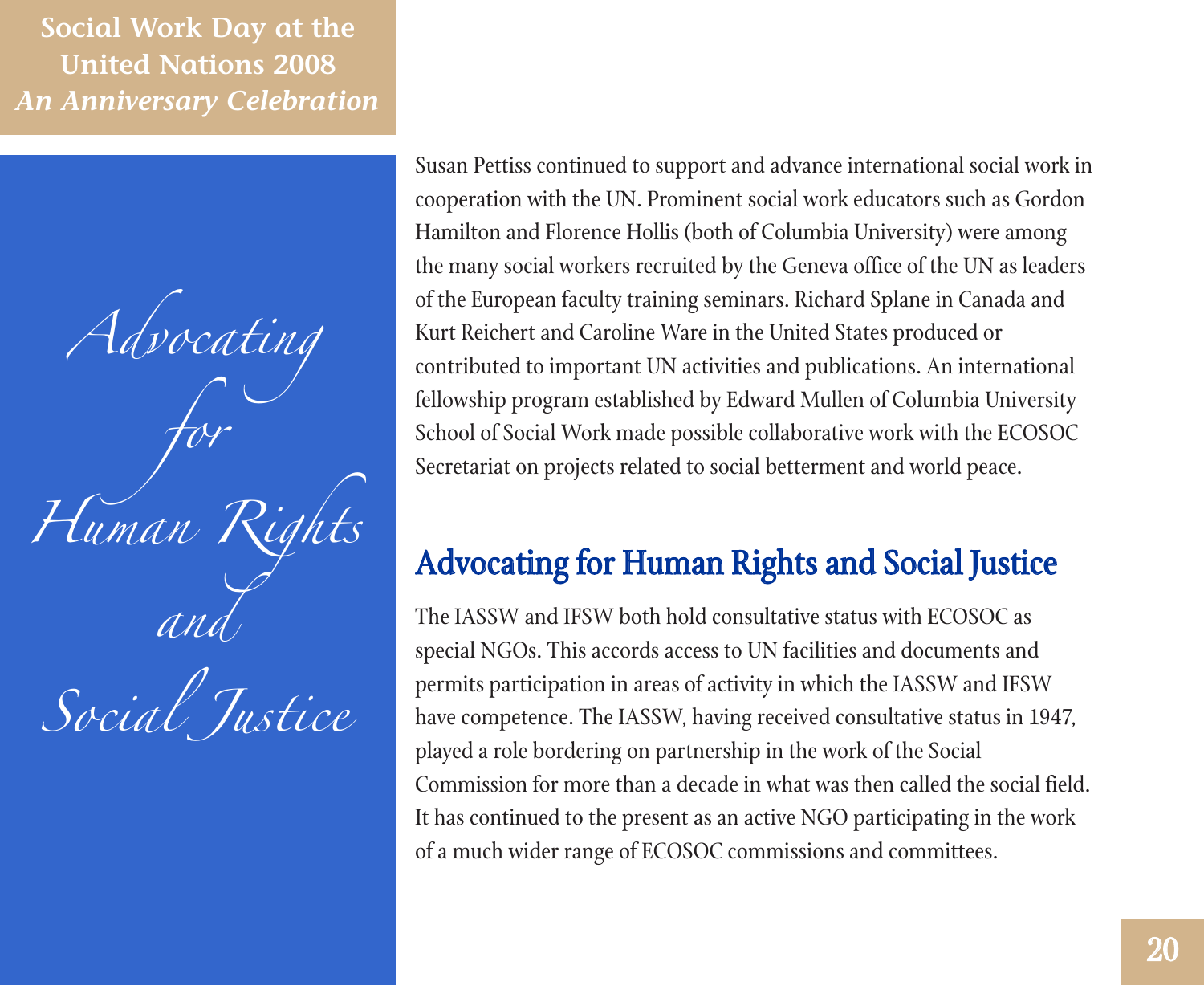*Fostering Cooperative Action*

*on a Wide Variety of Programs*

Because of the early focus on social welfare activities and social work training, both written and verbal interventions by IASSW representatives were permitted and used by Commission members in discussions on policies and programs. Personal interaction between IASSW representatives, UN staff, and Commission members also fostered cooperative action on a wide variety of programs for the advancement of social work education. When the Social Commission became the Commission for Social Development, a new program emphasis on social and economic development led to a marked decline in social work interventions. However, as indicated above, active participation did continue. The IFSW, on being awarded consultative status in 1959, soon became an advocate for issues of concern to its worldwide membership. In addition to the emphasis placed on human rights and the rights of the child, the IFSW, like the IASSW, is active in committee work on the family, aging, the status of women, mental health, immigrants, and refugees. With the major activities of interest to both organizations as NGOs occurring at Headquarters in New York, their representatives, unless otherwise identified, are Americans.

IASSW Representatives: Headed by Katherine Kendall throughout her years with IASSW, team members at UN Headquarters and UNICEF included Charles Guzzetta, who prepared many written interventions; Anna King,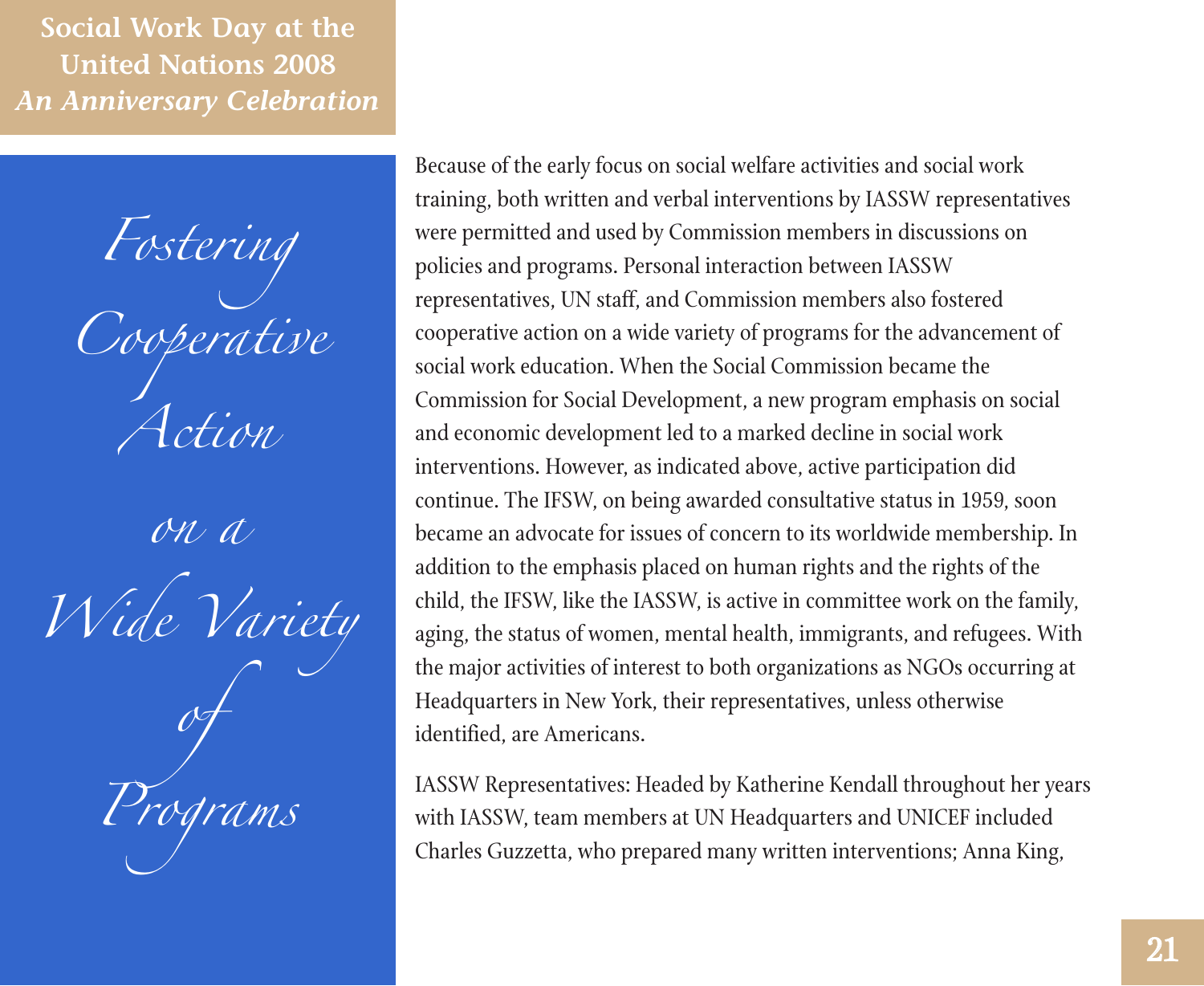



Mildred Sikkema, Rosa Perla Resnick, Yvonne Asamoah, Elizabeth Neely, and Patricia Stickney. When Kendall retired, Janice Wood Wetzel took charge as main representative. She is currently assisted by Resnick, Guzzetta, Moira Curtain, M. C. "Terry" Hokenstad, Lynne Healy, Charles Robins, and Evelina Pangalangan (Philippines). Although major representation is limited to UN and UNICEF at the Headquarters Secretariat, IASSW has called on a succession of leading social work educators in Africa, Asia, Europe, and Latin America to represent the interests of the profession at UN meetings and other events held on those continents.

IFSW Representation: From their home base in Geneva, Switzerland, Andrew Mouravieff-Apostol and Ellen Mouravieff-Apostol have directed the affairs of IFSW. They were particularly helpful in establishing a network of volunteers to serve as representatives at locations other than the Headquarters office in New York.

Jack Kamaiko, Lillian Lampkin, and Celia Weissman pioneered IFSW representation. Weissman, who was for many years the major voice for IFSW, deserves special credit for inaugurating UN Annual Social Work Day and fostering its growth. The current team in New York includes Michael Cronin as the main representative, assisted by David Roth, Robin Mama, Elaine Congress, and Marcia Wallace. The roster for other locations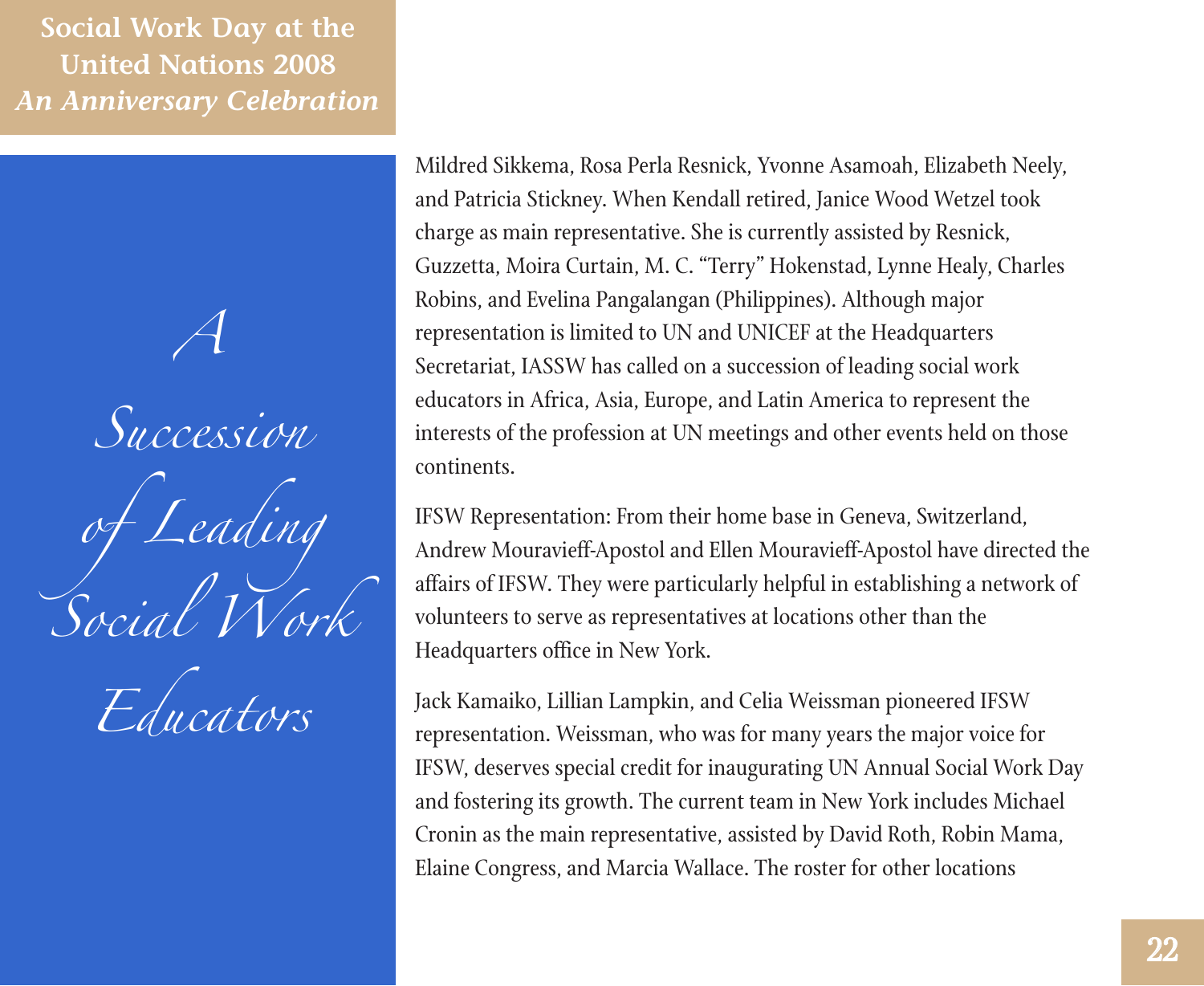> includes 10 representatives who are called on for assignment to UN offices and events in Geneva, Vienna, and Nairobi.



**1947 greets 2008.**

### Summation

This account of social work participation in the work of the UN is by no means complete. The focus on IASSW and IFSW stems from their joint partnership in Social Work Day at the UN. Other organizations with NGO consultative status, such as the International Council on Social Welfare, the World Federation of Mental Health, and the International Federation on Ageing, also are represented by social workers who participate

in a wide range of activities. In addition, IASSW and IFSW, through internship programs for social work students, have made certain that the profession will continue to contribute to the humanitarian and social justice mission of the UN. From 1994 to 2008 a total of 154 students have been assigned to supervised practice in various divisions of the UN and UNICEF.

Student participation in Social Work Day took on new significance in 2008